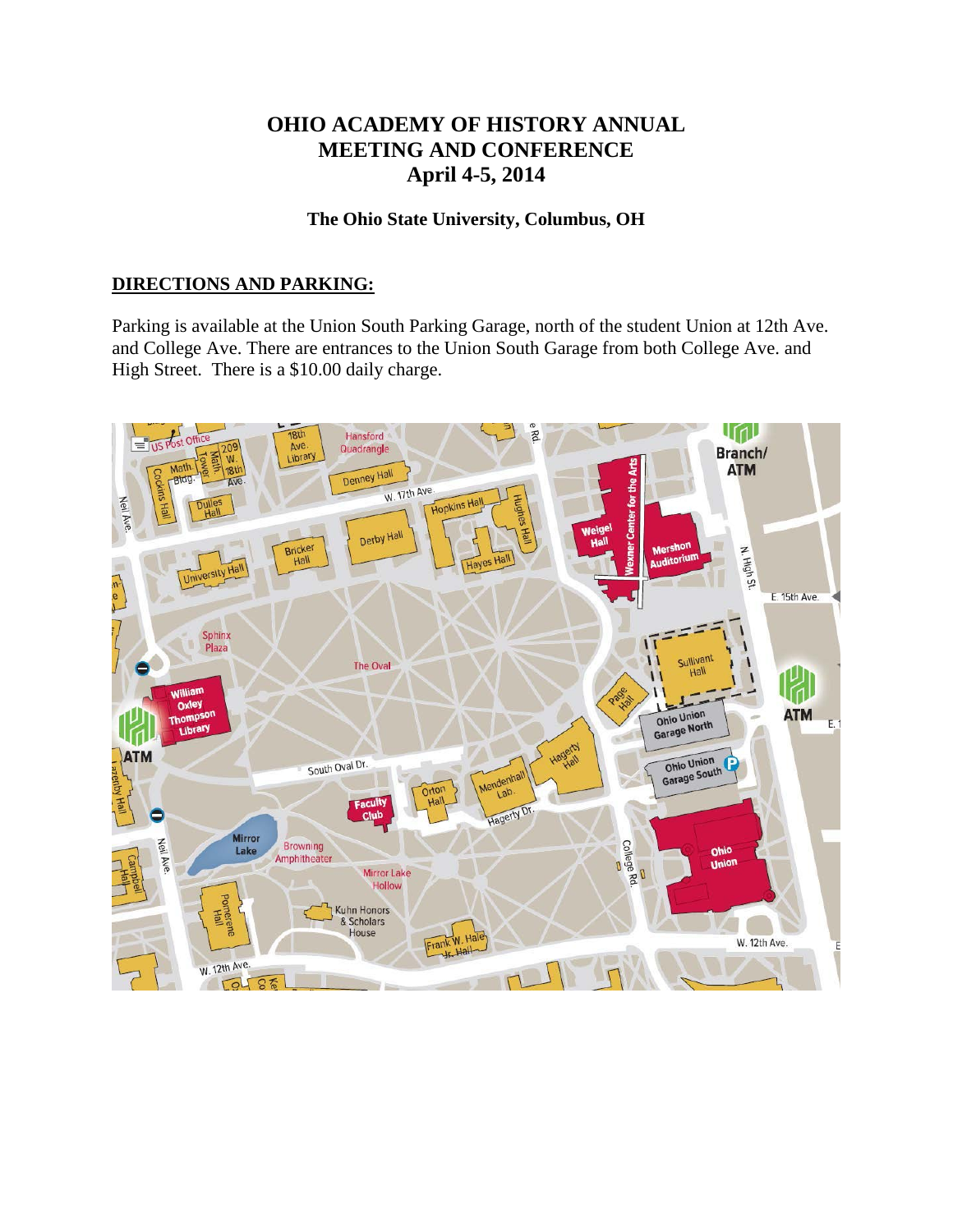#### **NEARBY RESTAURANTS:**

In the Short North Area, near the Hampton Inn:

Barrel 44 Whiskey Bar 1120 North High Street 614-294-2277 www.barrel44.com/shortnorth.html

DeepWood 511 North High Street 614-221-5602 www.deepwoodrestaurant.com

Haiku 800 North High Street 614-294-8168 www.haikushortnorth.com

The Happy Greek 660 North High Street 614-463-1111 www.happygreek.com

Hubbard Bar and Grille 793 North High Street 614-291-5000 www.hubbardgrille.com

Knead 505 North High Street 614-228-6323 www.kneadonhigh.com

Lemongrass Fusion Bistro 641 North High Street 614-224-1414 www.lemongrassfusioNorthcom

Marcella's Ristorante 615 North High Street 614-223-2100 www.marcellasristorante.com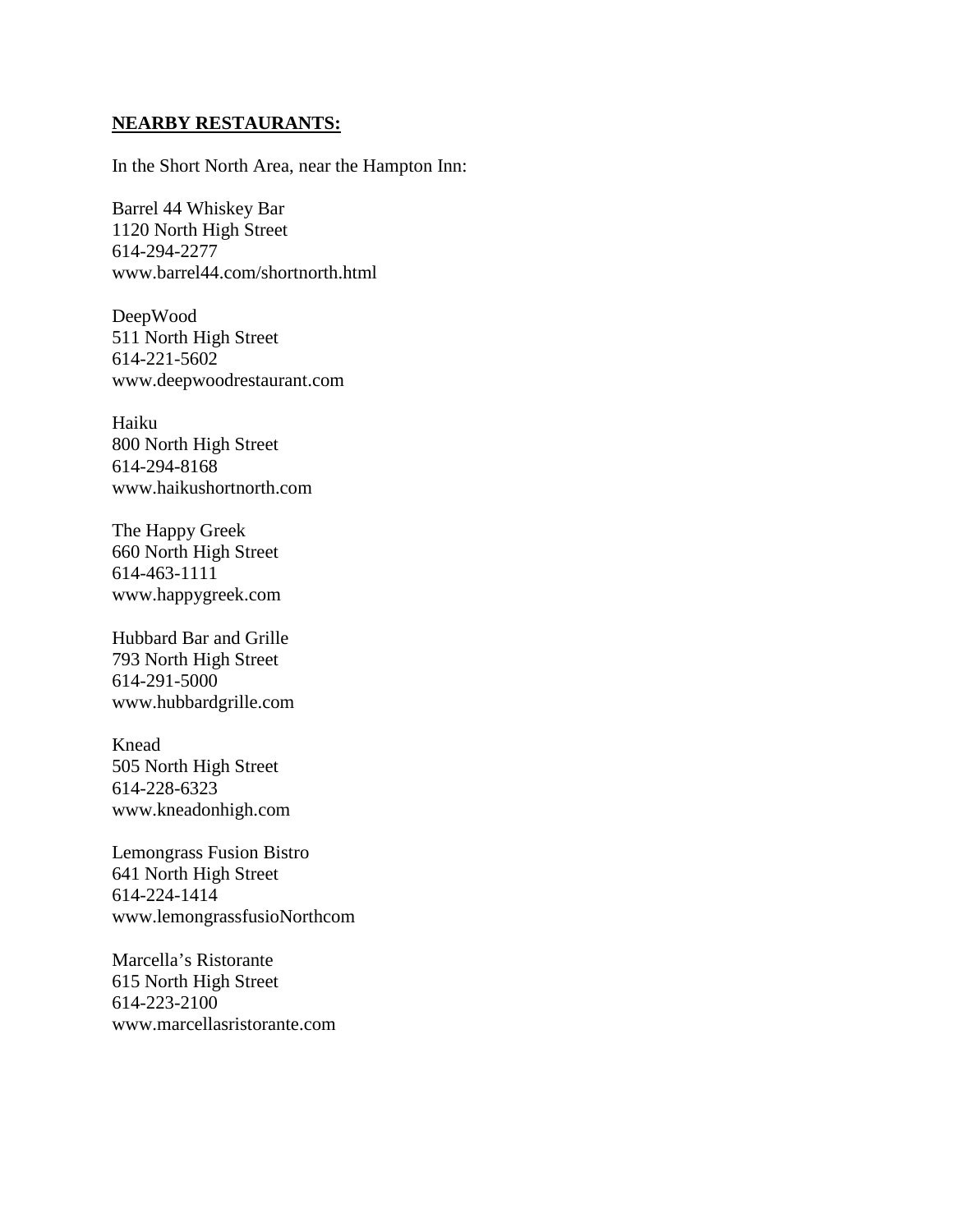Melt Bar and Grilled 840 North High Street 614-453-1150 www.meltbarandgrilled.com

Nida's Thai on High 976 North High Street. 614-299-9199 www.thaionhigh.com

Northstar Café 951 North High Street www.thenorthstarcafe.com

Rigsby's Kitchen 698 North High Street 614-461-7888 www.rigsbyskitchen.com

Descriptions and more recommendations available at: http://www.shortnorth.org/dining

Dining along North High Street, in the OSU area:

The Blue Nile (Ethiopian) 2361 N. High Street 614-421-2323

Alana's (Fine gourmet cuisine, reservations recommended) 2333 N. High St. 614-294-6783

Cazuela's (Mexican) 2247 N. high St. 614-884-0755

Diaspora (Asian Fusion) 2118 N. High St. 614-458-1141

Mughal Darbar (formerly Taj Mahal) Indian Cuisine 2321 North High Street http://mughaldarbarrestaurant.com